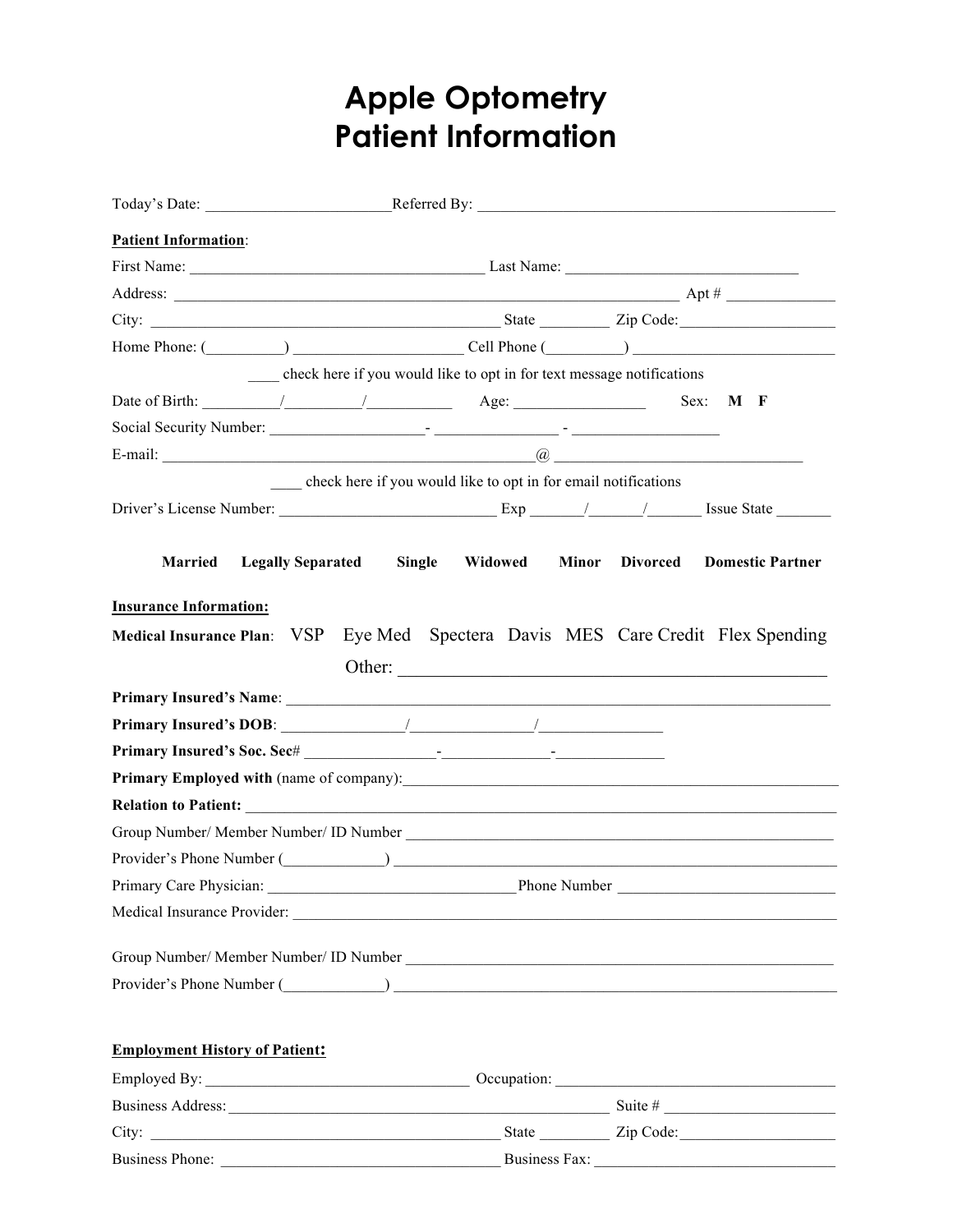## **Apple Optometry Health Questionnaire**

| <b>Emergency Contact:</b>                                                                                                                                                                                                                                                                                                                                                                                     |                                    |                                                           |  |
|---------------------------------------------------------------------------------------------------------------------------------------------------------------------------------------------------------------------------------------------------------------------------------------------------------------------------------------------------------------------------------------------------------------|------------------------------------|-----------------------------------------------------------|--|
|                                                                                                                                                                                                                                                                                                                                                                                                               |                                    |                                                           |  |
|                                                                                                                                                                                                                                                                                                                                                                                                               |                                    |                                                           |  |
|                                                                                                                                                                                                                                                                                                                                                                                                               |                                    |                                                           |  |
|                                                                                                                                                                                                                                                                                                                                                                                                               |                                    |                                                           |  |
| Do you have?<br>(Place a check in the box near any health problems you may have)<br><b>Diabetes</b><br>Sjogren's<br>_______Asthma<br>Psoriasis<br>Systemic Lupus<br><b>Auto Immune Disease</b><br>Depression<br><b>Thyroid Disease</b><br><b>Merpes</b>                                                                                                                                                       | <b>EXAMPLE High Blood Pressure</b> | <b>Rheumatoid Arthritis</b><br>Colitis<br>Crohn's Disease |  |
| Do you have any other medical conditions?<br><u>Letting</u> and the set of the set of the set of the set of the set of the set of the set of the set of the set of the set of the set of the set of the set of the set of the set of                                                                                                                                                                          |                                    |                                                           |  |
| Are you Pregnant? $Y \t N$                                                                                                                                                                                                                                                                                                                                                                                    | Nursing? $Y \t N$                  |                                                           |  |
| Have you seen any FLASHES or FLOATERS in your vision? Y N Circle which one: Flashes Floaters                                                                                                                                                                                                                                                                                                                  |                                    |                                                           |  |
| Have your pupils ever been dilated?  Yes  No  When:                                                                                                                                                                                                                                                                                                                                                           |                                    |                                                           |  |
| Have you had any eye surgery?  Yes  No  When: ___________________________________                                                                                                                                                                                                                                                                                                                             |                                    |                                                           |  |
| Are you taking any medication/vitamins/eye drops?________________________________                                                                                                                                                                                                                                                                                                                             |                                    |                                                           |  |
|                                                                                                                                                                                                                                                                                                                                                                                                               |                                    |                                                           |  |
| Are you wearing contact lenses now? $Y \ N$ If yes, what kind? Hard (RGP) or Soft?                                                                                                                                                                                                                                                                                                                            |                                    |                                                           |  |
| What is the <b>BRAND</b> name of the <b>SOFT</b> contact lens?                                                                                                                                                                                                                                                                                                                                                |                                    |                                                           |  |
| When did you last wear your contact lenses?<br><u> </u>                                                                                                                                                                                                                                                                                                                                                       |                                    |                                                           |  |
| Do you sleep with your contact lenses on? $Y \times N$                                                                                                                                                                                                                                                                                                                                                        |                                    |                                                           |  |
| What type of cleaning solution are you using? ___________________________________                                                                                                                                                                                                                                                                                                                             |                                    |                                                           |  |
| How old is the prescription in your glasses? Contacts?                                                                                                                                                                                                                                                                                                                                                        |                                    |                                                           |  |
| I agree to pay in full for services rendered or materials purchased in case my insurance company denies<br>coverage. I authorize the payment of medical benefits to the physician or supplier for the services rendered.<br>I authorize the release of any medical or other information necessary to process the claim. I also request<br>payment of government benefits to the party who accepts assignment. |                                    |                                                           |  |
| Patient's Signature: 1997                                                                                                                                                                                                                                                                                                                                                                                     |                                    | Date:                                                     |  |
| Parent's Signature *(If Under age 18)                                                                                                                                                                                                                                                                                                                                                                         |                                    |                                                           |  |